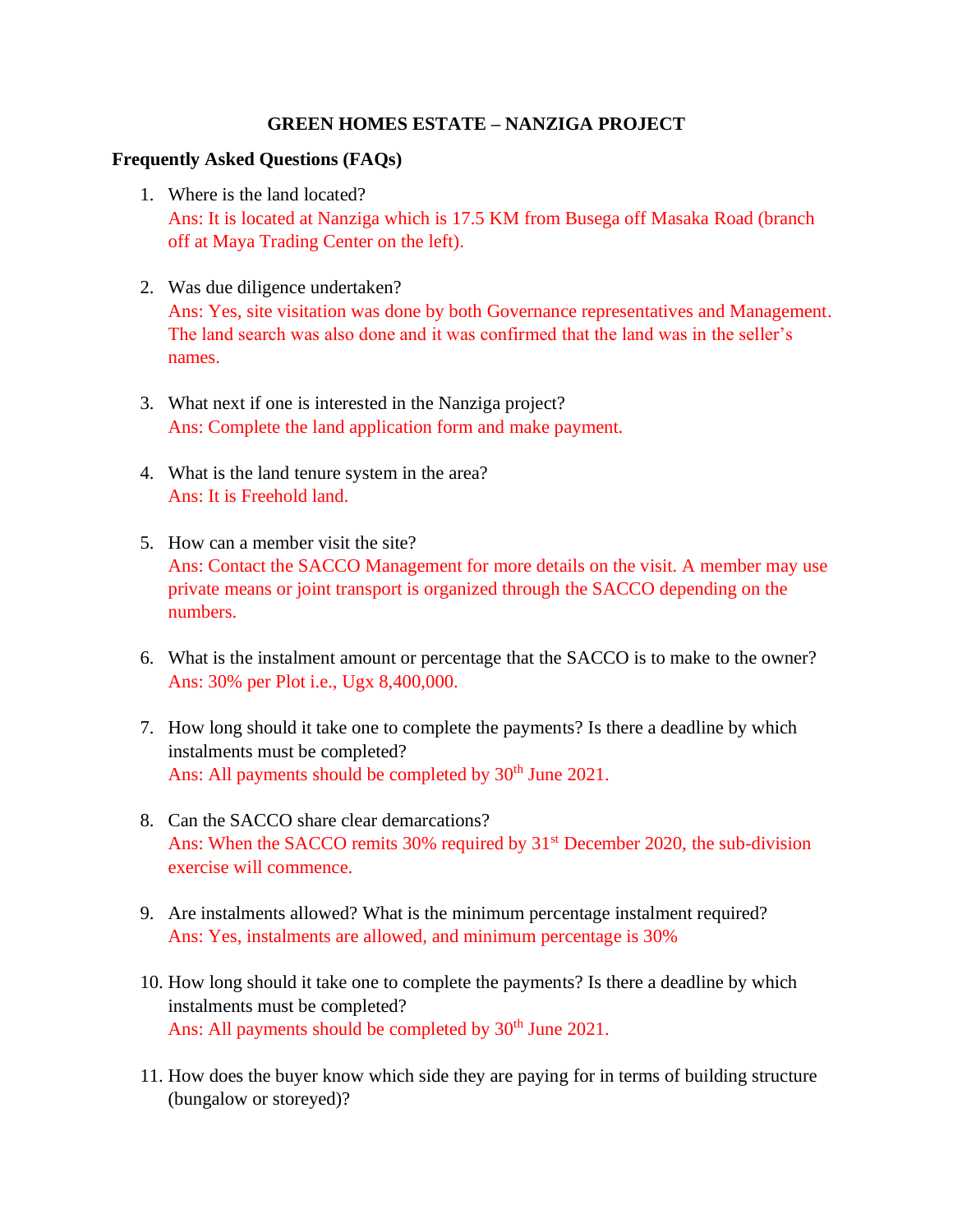Ans: It will depend on the demand for a particular type but tentatively it is 50% on each side. The choice of the structure is made by the buyer on the land application form.

- 12. What happens if one side is sold out and there are still additional customers that need a specific section? Will they be compelled to take what is left? Ans: Yes, the buyer will take the next available option.
- 13. Will Plot allocation be on a first come first serve basis? What terms will apply in the case of initial deposit & full payment? Ans: Plot allocation will be based on full payment (the first buyers to complete full payment will be allocated their Plots first in the order in which the payments were made).
- 14. Which part will be for bungalows and storeyed houses? Can I have all in one area? Ans: The place has already been designed i.e. an area for bungalows and another area for storeyed structures, the buyer is free to choose). As you enter the UNS SACCO Village, the righthand side (upper side) is planned for storeyed while the left handside is for bungalows. Yes, if they are both of the same type but if they are of different types, then one may choose from the bungalow and storeyed area separately.
- 15. What is the payment mode?
	- Ans: There are three payment modalities
		- i. Cash deposits to the SACCO Bank A/c 6005290145 Absa Bank Hannington Branch (Proof to be sent to SACCO)
		- ii. Loan from the SACCO
	- iii. Savings from the SACCO.
- 16. Could SACCO fix the dollar amount?

Ans: All payments to the seller are in Uganda Shillings and therefore all payments from the buyer should be in Uganda Shillings.

- 17. What is the time frame for paying? Ans: All payments should be completed by  $30<sup>th</sup>$  June 2021.
- 18. If a member wanted adjacent Plots e.g., 2-3 adjacent plots; will it be acceptable for the buyer to merge these three adjacent Plots into one bigger block of 75 decimals and develop it as a one block? or would they have to develop each of the 3 plots individually? Ans: A member can buy a maximum of 2 Plots and therefore can develop a block of 50 decimals as one.
- 19. Is the option for the buyer to involve their personal architect and/or contractor provided for or must they use the Green Home architects?

Ans: Yes, the buyer can engage a personal architect.